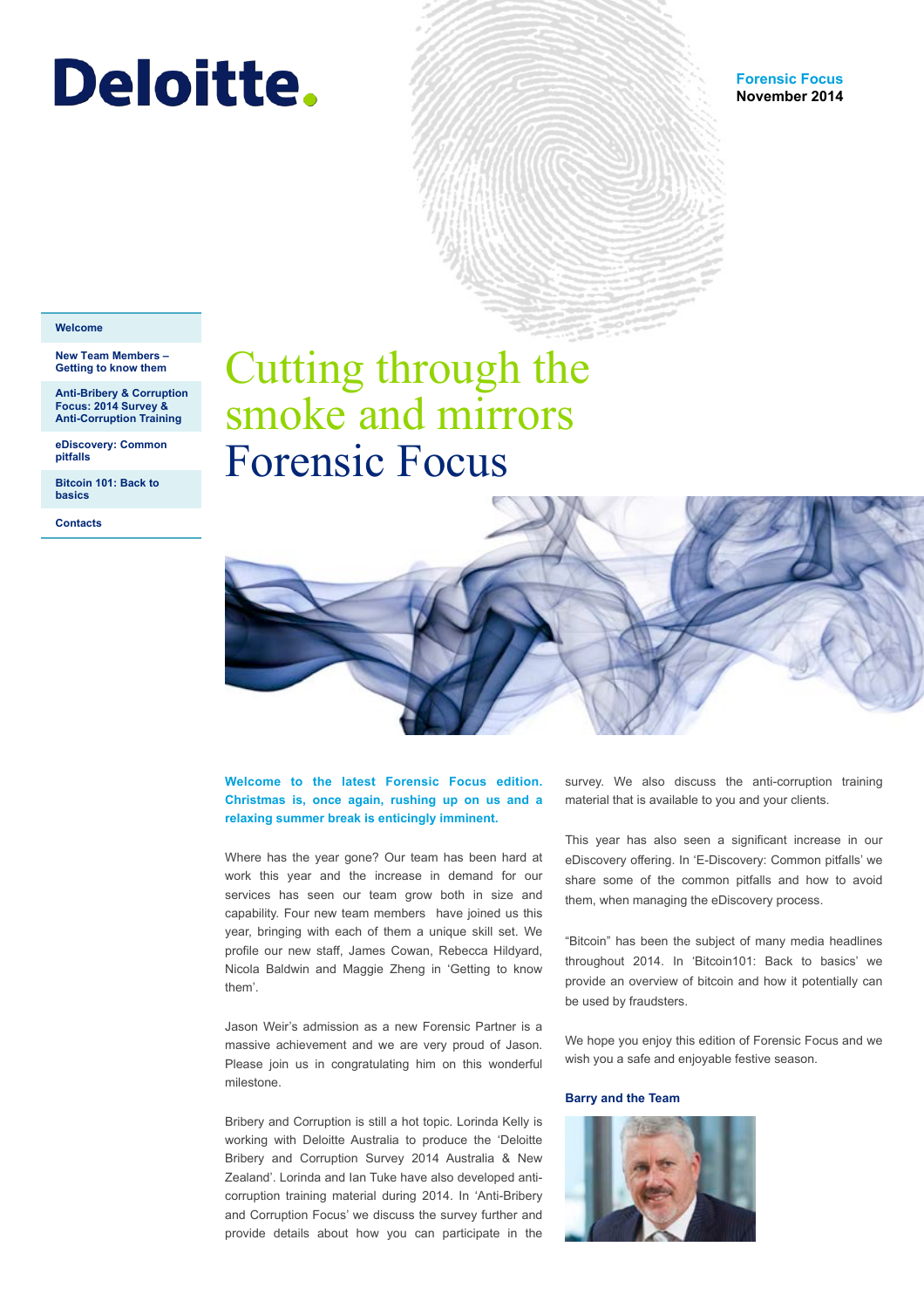# <span id="page-1-0"></span>New Team Members Getting to know them

#### **[Welcome](#page-0-0)**

**New Team Members – Getting to know them** 

**[Anti-Bribery & Corruption](#page-3-0)  Focus: 2014 Survey & Anti-Corruption Training** 

**[eDiscovery: Common](#page-5-0)  pitfalls** 

**[Bitcoin 101: Back to](#page-8-0)  basics** 

**[Contacts](#page-11-0)** 

#### **Welcoming the new members of the Deloitte Forensic team**

With four new members joining our Forensic team during 2014, we have fourteen specialists operating nationwide. We take this opportunity to welcome and introduce Rebecca, James, Nicola and Maggie.



**Rebecca Hildyard** 

#### **Location:** Auckland

**What is your background prior to joining Deloitte Forensic?** For the three years prior to joining the Forensic team, I worked for the Deloitte Recovery team in the Wellington Office. During that time I was exposed to a wide range of assignments and recovery actions involving company liquidations and receiverships as well as the odd creditor compromise.

**What strengths do you bring to the team?** Brains, brawn and humour. A strong insolvency background and an inquiring mind.

**What do you enjoy doing outside of work?** Gym, running, golf, jazz piano, supporting rugby and motorsports, whisky and coffee connoisseur, travelling.

**What is your favourite holiday memory?** Angkor Wat and Angkor Thom in Siem Reap, Cambodia for the sights; the Jameson Distillery in Dublin for the history.



**James Cowan** 

#### **Location:** Auckland

**What is your background prior to joining Deloitte Forensic?** I'm an admitted Barrister and Solicitor, previously with Kensington Swan in Auckland. I've worked in a few practice areas, most recently in Insolvency. I also have a background in debt collection/recovery.

**What strengths do you bring to the team?** A legal background and perspective.

**What do you enjoy doing outside of work?** Pool, cards, TV and relaxing.

**What is your favourite holiday memory?** Safari in the Serengeti. A close second being scuba diving on Roatan (an Island off the coast of Honduras).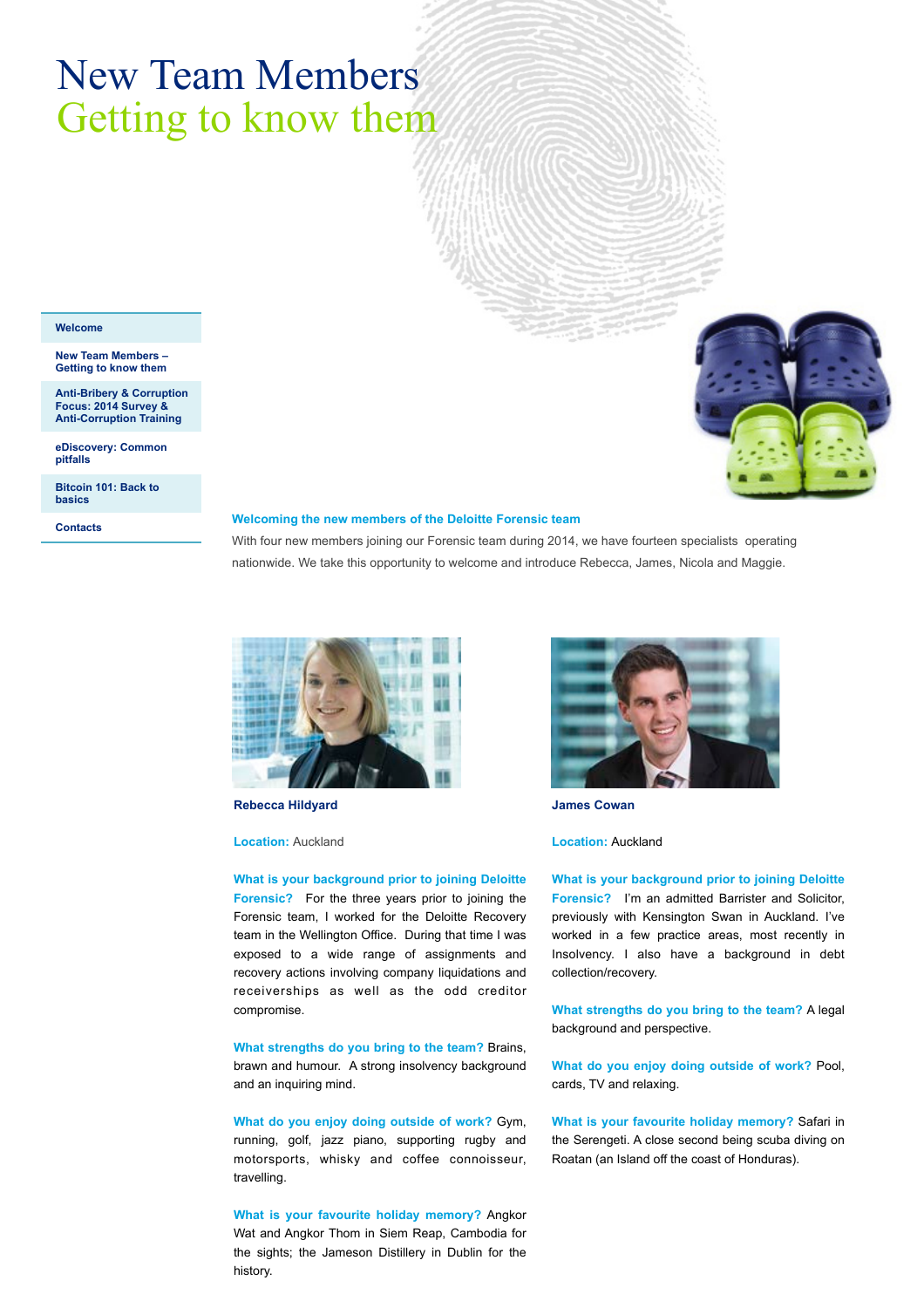# New Team Members Getting to know them

#### **[Welcome](#page-0-0)**

**[New Team Members –](#page-1-0)  Getting to know them** 

**[Anti-Bribery & Corruption](#page-3-0)  Focus: 2014 Survey & Anti-Corruption Training**

**[eDiscovery: Common](#page-5-0)  pitfalls** 

**[Bitcoin 101: Back to](#page-8-0)  basics** 

**[Contacts](#page-11-0)** 



**Nicola Baldwin** 

**Location:** Wellington

#### **What is your background prior to joining Deloitte**

**Forensic?** I grew up in the Manawatu and then did a biochemistry degree at the University of Otago. I went on to do an accounting degree (as working in a lab wasn't my thing) and worked in Audit and Assurance at Deloitte for 5.5 years. I then shifted to the forensic team and have been there for the past 7 months. I have also carried out a secondment in Edinburgh for 4 months in financial services as well as carrying out a 4 month corporate secondment in the public sector.

**What strengths do you bring to the team?** Audit and accounting experience and a good understanding of transaction process, controls and accounting systems. I also have a broad understanding across different industries and knowledge of how a variety of businesses work operationally.

**What do you enjoy doing outside of work?** Flying, skiing and diving.

**What is your favourite holiday memory?** I have travelled many places of the world – but my favourite memories would be flying around the Southern Alps of New Zealand (especially around Milford Sound and South Westland).



**Maggie Zheng** 

**Location:** Auckland

**What is your background prior to joining Deloitte Forensic?** I interned as a Compliance Officer at Interchem Agencies during the summer and was a student at the University of Auckland doing a BCOM/ BSC degree majoring in Accounting, Commercial Law, Statistics and Taxation.

**What strengths do you bring to the team?**  Applying my knowledge of software that I've learned throughout my degree to work situations. Sometimes, being bilingual (Mandarin) also comes into use on cases that might need some translation.

**What do you enjoy doing outside of work?** I'm always eager to meet new people and learn new things. Some weekends, my friends and I go exploring here and there.

**What is your favourite holiday memory?** Having never been too far away from New Zealand, my favourite holiday memory was earlier this year when I did an Overseas Exchange to Poland through AIESEC. I was volunteering for six weeks teaching English to kindergarten kids and then backpacked across Europe with a few friends for a month. It was an incredible and memorable journey.

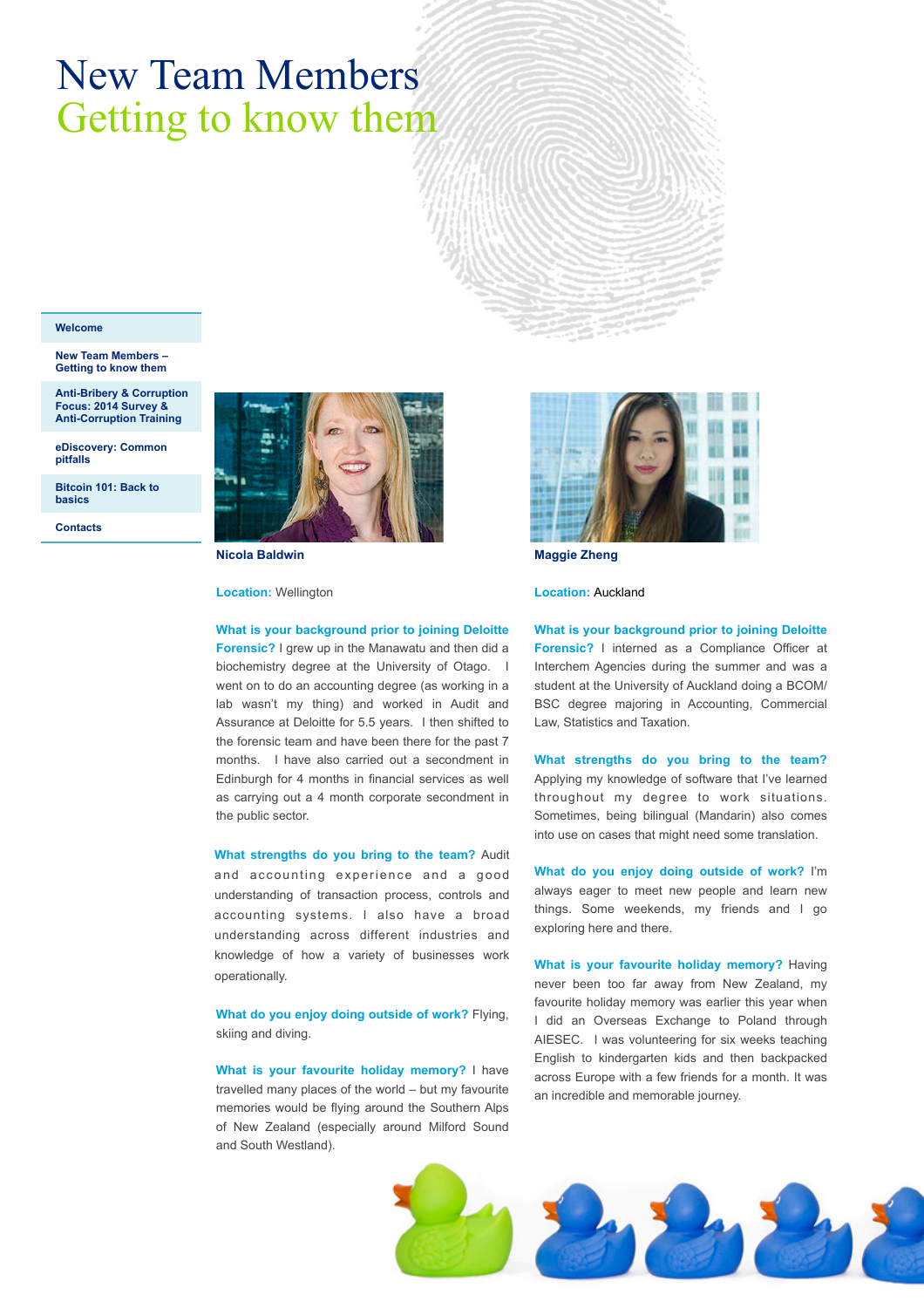## <span id="page-3-0"></span>Anti-Bribery & Corruption Focus Australia & New Zealand 2014 Survey & Anti-Corruption Training

#### **[Welcome](#page-0-0)**

#### **[New Team Members –](#page-1-0)  Getting to know them**

**Anti-Bribery & Corruption Focus: 2014 Survey & Anti-Corruption Training**

**[eDiscovery: Common](#page-5-0)  pitfalls** 

**[Bitcoin 101: Back to](#page-8-0)  basics** 

**[Contacts](#page-11-0)** 

*Anti-Bribery & Corruption continues to be a hot topic. The second Deloitte Bribery & Corruption survey is currently open for NZ and Australian businesses to give feedback on the risks that they face, both domestically and offshore. And the development of free online anti-Corruption training material means that all NZ businesses are able to access essential training to provide their staff with the skills to detect and respond to potentially suspicious offers and transactions.* 

### **Australia & New Zealand 2014 Bribery & Corruption Survey**

Historically, bribery and corruption has not been high on the risk agenda for New Zealand organisations. In 2012, we conducted our first Bribery and Corruption Survey. This inaugural survey received recognition across industry and government. The results of the survey confirmed our experiences that Australian and New Zealand organisations are encountering bribery and corruption incidents and challenges that many are ill-equipped to identify, manage and, most importantly, prevent.

The second Deloitte Bribery and Corruption Survey is now open. We are seeking the valuable insight of organisations on both sides of the Tasman to help inform the approach to managing this increasingly serious operational risk.

Like our first survey, we intend to provide a detailed picture of bribery and corruption. In particular we will focus on:

- The size of the problem;
- Organisational profiles most at risk;
- The challenges your organisation may face; and
- What trends we are seeing when compared to our inaugural survey in 2012.

New Zealand & Australia have a strong reputation for being perceived as corruption "clean", however recently there have been a number of incidents that challenge this image.

New Zealand corruption laws are currently being updated with the introduction of the Organised Crime and Anti-Corruption Bill. A number of offshore authorities are also reviewing or adopting new anti-corruption laws. With New Zealand and Australian businesses increasingly looking for opportunities offshore, the need to understand the risk of bribery and corruption also continues to grow.

The completion of the survey will only take 10 to 15 minutes and will provide valuable input to help us shape a picture of the current risks. The results and analysis will be made available in early 2015.

To complete the survey simply click on this [link.](https://deloitteau.az1.qualtrics.com/SE/?SID=SV_bHfR0zNxIpmLlQh)

The survey closes at 5pm on 28 November 2014 and we would greatly appreciate you completing the survey by this date.

For more information about the survey, please contact Lorinda Kelly.

#### **Anti-Corruption Training**

New Zealand consistently rates at the top of Transparency International's Corruption Perception Index. It's important that New Zealand retains this position each year, and that it isn't eroded by complacency or a lack of awareness of evolving trends in the international marketplace.

The benefits of having a society that is largely free of corruption are immeasurable. Having a highly regarded and transparent marketplace provides domestic businesses with a competitive advantage when engaging with foreign companies, as it encourages international firms to purchase our goods and services.





**Lorinda Kelly**  + 64 4 470 3749 **lorkelly@deloitte.co.nz** 



**Ian Tuke**  +64 9 303 0962 **ituke@deloitte.co.nz**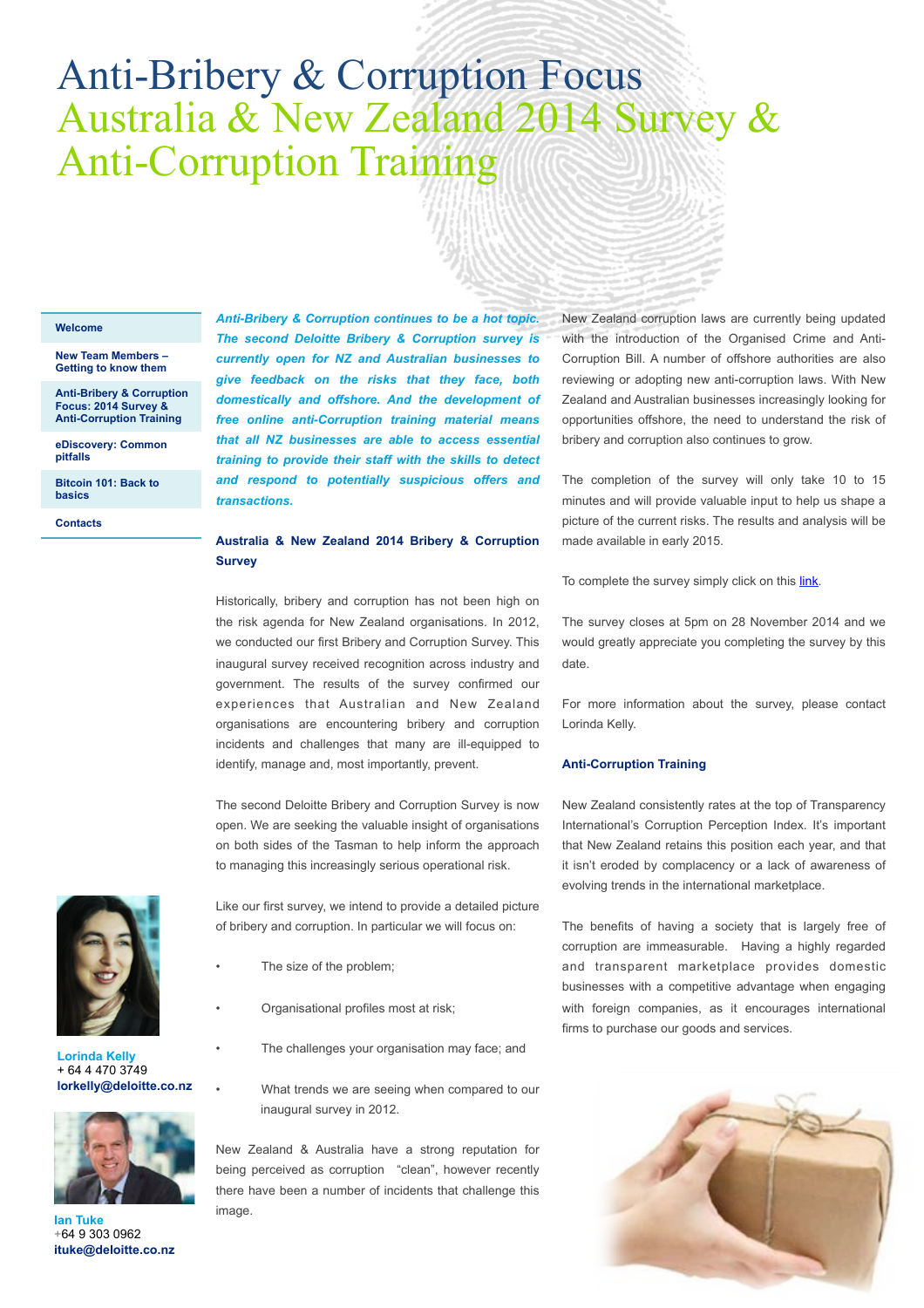## Anti-Bribery & Corruption Focus Australia & New Zealand 2014 Survey & Anti-Corruption Training

#### **[Welcome](#page-0-0)**

**[New Team Members –](#page-1-0)  Getting to know them** 

**[Anti-Bribery & Corruption](#page-3-0)  Focus: 2014 Survey & Anti-Corruption Training**

**[eDiscovery: Common](#page-5-0)  pitfalls** 

**[Bitcoin 101: Back to](#page-8-0)  basics** 

**[Contacts](#page-11-0)** 

An inherent downside is that the lack of exposure to bribery and corruption can create a blind spot for our New Zealand based clients with an offshore footprint.

Bribery and corruption techniques differ depending on the area of the world the transaction is intended to occur; quantum of funds involved; and nature of work proposed.

This presents a dilemma for some firms which export to, or import from, regions where bribery and corruption is commonplace. In order to compete, the pressure to pay 'facilitation' payments to local government officials to get things done can be very high.

Consequently, it's important to have an ongoing training module which provides staff with the skills to detect and respond to potentially suspicious offers and transactions.

In response to this need, Ian Tuke has been working with fellow Transparency International Director and Bell Gully Senior Associate Fiona Tregonning to develop UK-centric online anti-corruption training for the New Zealand context.

The 90 minute training module is the first of its kind in our part of the world. It is now live and available for all New Zealanders to use free of charge. The training uses a range of scenarios and mini quizzes to outline the applicable anti-bribery laws, corruption red flags, and suggests alternatives to paying bribes.



**Lorinda Kelly**  + 64 4 470 3749 **lorkelly@deloitte.co.nz** 



**Ian Tuke**  +64 9 303 0962 **ituke@deloitte.co.nz**

In addition to the online training, Lorinda and David Seath were joined by two Chapman Tripp partners to deliver in-person anti-corruption training workshops in Auckland, Hamilton, Tauranga, Hawkes Bay, Wellington, Christchurch and Dunedin throughout September 2014. The workshops are able to be tailored and delivered to any organisation, who would prefer in-person training for their staff.

Feedback from the sessions has been very positive. Catherine Beard, Executive Director of Export NZ, who arranged the logistics of the training roadshow, said that feedback she had from the attendees has been that it was a really valuable session.

Both **Lorinda Kelly** and **Ian Tuke** are available to talk to any firms that need assistance understanding their own risk profile, and they are able to help them address any gaps they may have.



The module has been designed so that it is appropriate for staff of all levels and is a practical tool that can be shared with firms that intend to operate overseas.

The training module is available online for free at [http://www.doingbusinesswithoutbribery.com/](http://www.doingbusinesswithoutbribery.com/newzealand.html) newzealand.html.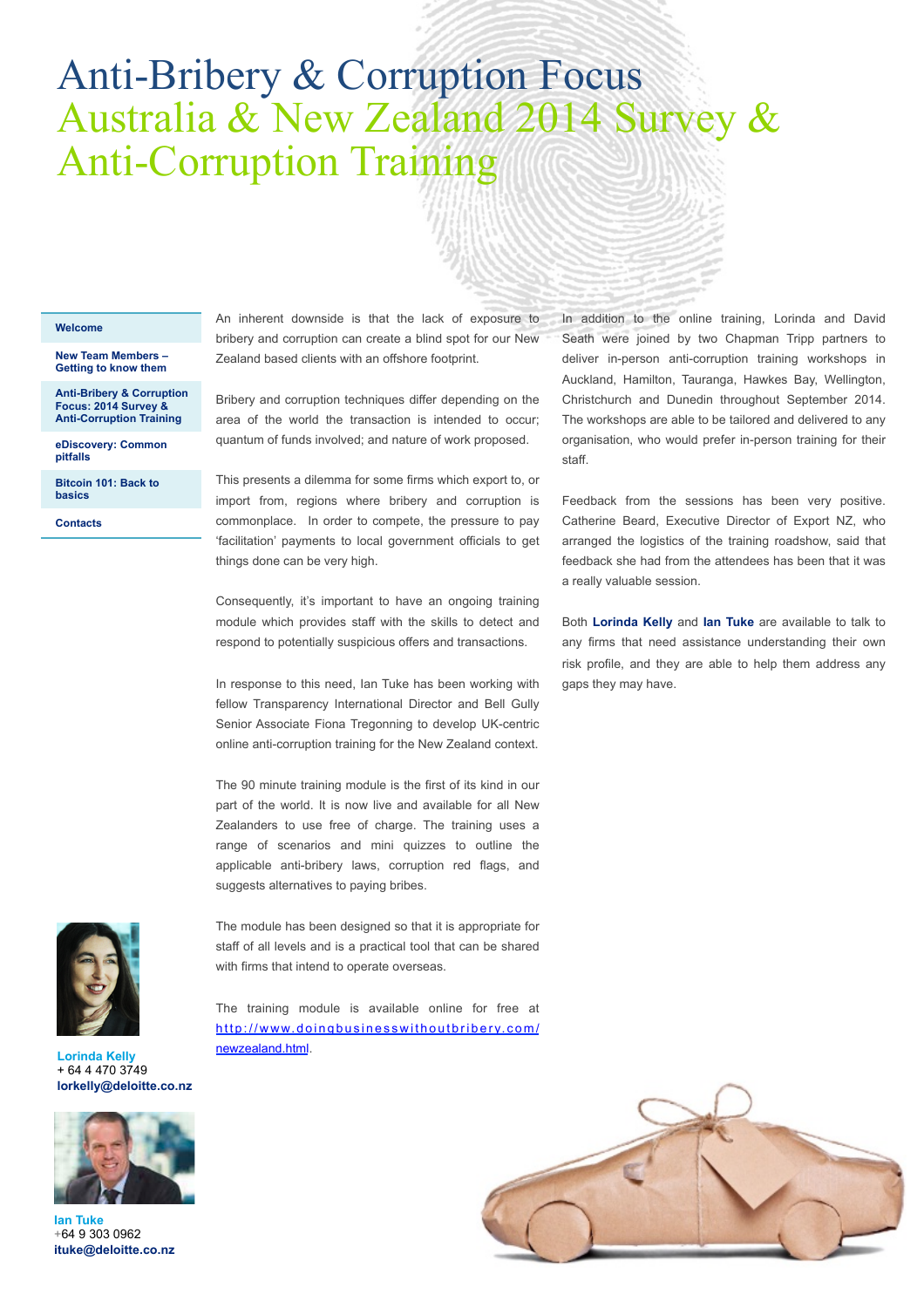# <span id="page-5-0"></span>eDiscovery: Common pitfalls

#### **[Welcome](#page-0-0)**

**[New Team Members –](#page-1-0)  Getting to know them** 

**[Anti-Bribery & Corruption](#page-3-0)  Focus: 2014 Survey & Anti-Corruption Training**

**eDiscovery: Common pitfalls** 

**[Bitcoin 101: Back to](#page-8-0)  basics** 

**[Contacts](#page-11-0)** 

*In a complex business dispute, litigation or regulatory investigation, all organisations face one certainty – the discovery process. Whether you are a litigation lawyer at a law firm or in-house counsel, responding to a discovery request or regulator's notice involves a myriad of complex requirements for proper data collection, processing, hosting, review and production.* 

Traditionally, the discovery process has involved primarily hard copy documents. However, the low cost of electronic data storage, coupled with a behavioural shift towards increased reliance on electronic communication, means that many of the potentially relevant documents in your organisation will be stored electronically, including emails and Word and Excel documents. And data volumes are often immense. Therefore, the discovery process now requires requests for, and the provision of, a considerably larger proportion of electronic documents.

Also, the 'new' High Court Rules (High Court Amendment Rules (No 2) 2011) came into force on 1 February 2012. The changes to the rules promote electronic discovery ("eDiscovery"), reflects the ever-increasing volume of data (in particular, electronic data) in modern litigation, and the need to effectively and efficiently handle the discovery process.

There are three main phases to the discovery process:

**Collection:** This phase requires an organisation to identify the data sources, and appropriately collect the documents and the associated metadata (data about data, e.g. author, date and time information) in a forensically sound manner to ensure that the evidence and the chain of custody are preserved. This phase often involves an organisation's IT staff and/or Forensic expertise to collect the data. An organisation's key decision-makers and legal advisors are also essential to determine what data should be collected.

**Processing:** This involves indexing the documents and converting documents such as pdfs or other scanned documents (e.g. hard copy documents) into textsearchable documents using a process called Optical Character Recognition (OCR). Processing may also involve decrypting password-protected documents. Processing the data enables the documents to be filtered in order to reduce the electronic data sizes at the earliest stages in the discovery process. Filtering techniques include key-word searches, date-range filters etc. This phase often involves Forensic expertise to process and filter the data. Although an organisation's key decisionmakers and legal advisors are also essential in order to determine what filters to apply.

**Review:** This is a critical component to most litigation. Reviews are usually conducted by legal staff (in-house and/or external) and are used to identify responsive documents to produce, and privileged documents to withhold.

In our experience, when managing the eDiscovery process, the key questions to ask are:

### **Are the right people involved in key eDiscovery decisions?**

When an organisation needs to comply with discovery or a regulator's notice, there are often tight deadlines in which to respond, making the discovery process very stressful. In a tight deadline or stressful situation, the temptation is to quickly make decisions, which may mean that key people are excluded from the discovery decision-making process.





**Jason Weir**  + 64 9 303 0966 **jasweir@deloitte.co.nz** 



**Mel Maddox**  +64 4 470 3568 **memaddox@deloitte.co.nz**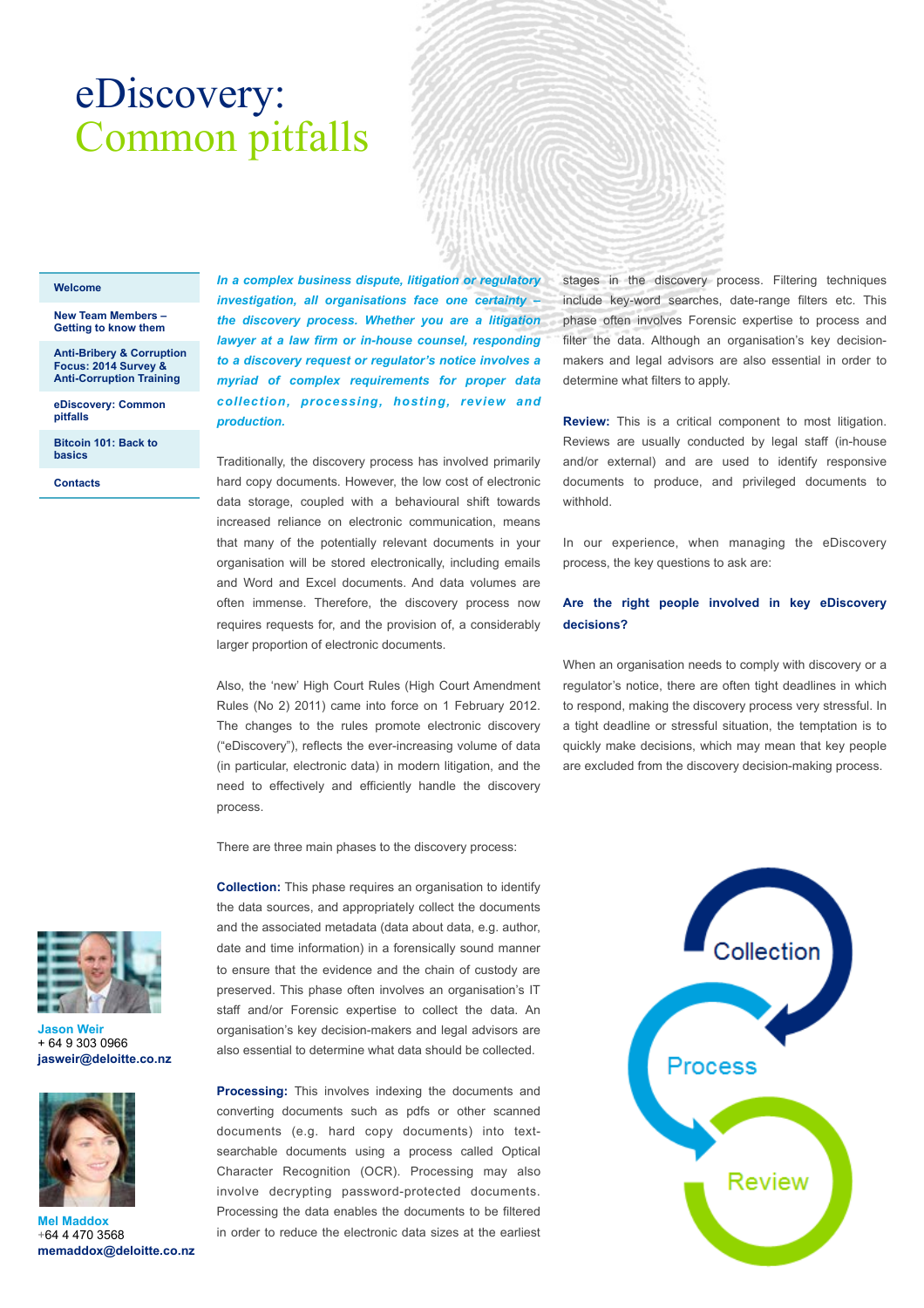## eDiscovery: Common pitfalls

#### **[Welcome](#page-0-0)**

#### **[New Team Members –](#page-1-0)  Getting to know them**

**[Anti-Bribery & Corruption](#page-3-0)  Focus: 2014 Survey & Anti-Corruption Training**

**[eDiscovery: Common](#page-5-0)  pitfalls** 

**[Bitcoin 101: Back to](#page-8-0)  basics** 

**[Contacts](#page-11-0)** 

In our experience, successful discovery occurs when all key stakeholders are involved in the decision-making process from the outset. The key decision-makers for a successful discovery process include external legal advisors, in-house legal advisors (if applicable), IT, business leaders or key management personnel, Privacy Officers (if applicable) and Forensic experts who are familiar and experienced in the eDiscovery process. This list of people encompasses all of the different disciplines and expertise required in the eDiscovery process (from collection to review).

#### **What data should be collected?**

Relevant documentation for the discovery process may reside in a number of different places, such as hard copy documents, individual computers, laptops, servers, smartphones, the cloud, back-up tapes, social media, externally hosted web-based email servers and document management systems.

The time and effort required to obtain data from each of these data sources needs to be considered. While some data sources might be well structured and easy to use, others may require significant time and effort when it comes to extracting information.

Also, it might not be appropriate to collect all of these data sources for the discovery process. One of the key principles of the new High Court Rules is 'proportionality'. High Court Rule 8.2(1) requires the parties to cooperate to ensure that discovery and inspection are *"proportionate to the subject matter of the proceeding."* And 1(d) of the Discovery Checklist requires the parties to consider the likely costs of the discovery and *"assess and discuss … whether that estimated cost is proportionate to the sums in issue…"* Therefore, given that proportionality is a key principle of the new Rules, to collect and process all data sources might be disproportionate to the issue or subject matter. However, if a party decides not to collect data from certain data sources, they should be able to justify this decision if questioned by the other party, the regulator or the Court – which could be several months (or years) in the future.

When managing the discovery process, in our experience, organisations should clearly understand the objectives and use this to determine what data sources should be collected. Organisations should also clearly document what data sources to collect, and more importantly, what data sources should not be collected and why.

#### **Have you collected all of the data?**

Sometimes, despite making and documenting data collection decisions, key data might not be collected. For example, instead of collecting all sent and received emails, only the sent emails were extracted; or a key user's computer has not been collected; or there is an obvious gap in the data collected (e.g. October data is missing).

In our experience, running data analytics over the collected data will highlight any gaps or anomalies that might indicate that data is missing. And in our experience it is important that this is done early in the discovery process and before any processing, filtering or reviewing has begun in order to avoid wasted time and costs.

#### **Have you filtered the data appropriately?**

Filtering the data is an important step in the discovery process as it assists in reducing the number of the documents for review. But the filtering phase needs to be carefully managed in order to ensure that documents are not unjustifiably excluded (e.g. relevant, discoverable documents are not returned) and that the High Court Rules are adhered to.

High Court Rule 8.14 requires parties to make a reasonable search for documents. What is reasonable depends on the circumstances and includes factors such as the numbers of documents involved, the ease and cost of retrieving a document and the need for discovery to be proportionate to the subject matter of the proceeding. However, the reasonable search requirement needs to be balanced with the temptation to brutally apply filtering techniques so as to drastically reduce the amount of documents for review. By doing this, there is a risk that the Court will find that you did not comply with the discovery process.



**Jason Weir**  + 64 9 303 0966 **jasweir@deloitte.co.nz** 



**Mel Maddox**  +64 4 470 3568 **memaddox@deloitte.co.nz**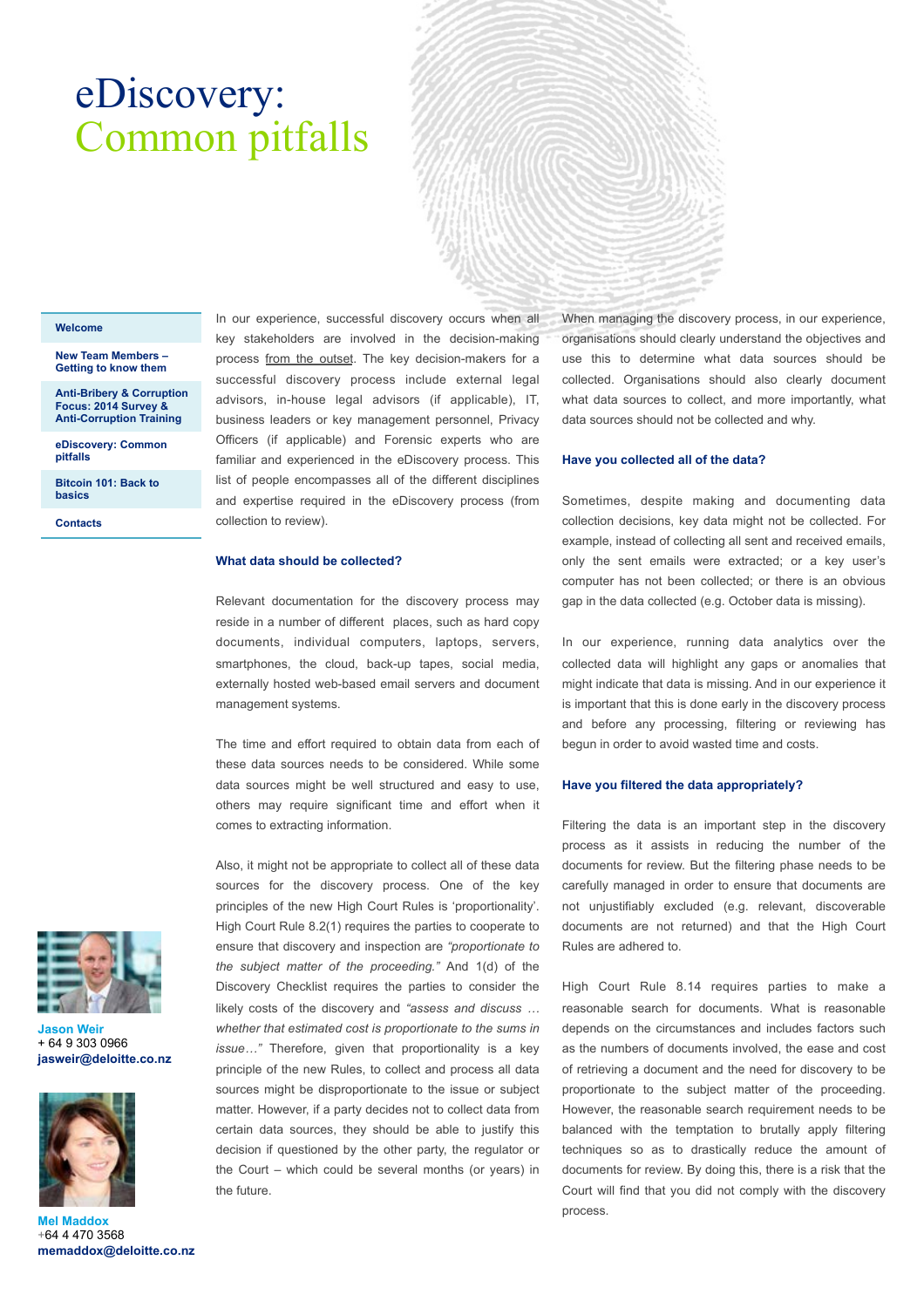## eDiscovery: Common pitfalls

#### **[Welcome](#page-0-0)**

**[New Team Members –](#page-1-0)  Getting to know them** 

**[Anti-Bribery & Corruption](#page-3-0)  Focus: 2014 Survey & Anti-Corruption Training**

**[eDiscovery: Common](#page-5-0)  pitfalls** 

**[Bitcoin 101: Back to](#page-8-0)  basics** 

**[Contacts](#page-11-0)** 

In our experience, some of the filtering 'fish-hooks' to watch out for are:

**Narrow or pre-agreed key words.** Whilst one of the key principles of the High Court Rules is cooperation, there is a danger that parties may agree on the key word searches too early in the discovery process. For example, once the discovery process commences it might become apparent that the initial key word searches are not returning appropriate results; and therefore the key word searches need to be tweaked to better align with the words used in the data. This might be because of the syntax used, for example "computer" will not return "laptop" etc.

**Documents with no dates.** Sometimes documents have no dates. These might have been scanned by a scanner which does not record document dates. Therefore, if a date range filter is applied, these documents will **not** be returned.

**De-duplicating documents.** Clause 8 of the listing and exchange protocol in the Rules details how to deal with duplicate documents. It is important that de-duplicating documents are properly managed in order to comply with the Rules, and also to avoid reviewing multiple, duplicated documents. However, when de-duplicating documents it is important that email 'families' are properly de-duplicated. For example, an email and an attachment are only considered to be a duplicate if the entire email and attachments are contained together elsewhere. So, if a relevant document (e.g. a word document) is a standalone document, but is also attached to an email (a 'child' document and therefore part of the email 'family'), both documents need to be discovered. The 'parent' email that includes the attachment also needs to be provided.



**Jason Weir**  + 64 9 303 0966 **jasweir@deloitte.co.nz** 



**Mel Maddox**  +64 4 470 3568 **memaddox@deloitte.co.nz**

**How can we help?** 

Deloitte Forensic has assisted many organisations manage the electronic discovery process in an efficient, secure and easily accessible manner. If you or your organisation needs electronic discovery assistance, please do not hesitate to contact either **Jason Weir** or **Melanie Maddox**.

High Court Rules. This article does not attempt to circumvent appropriate legal advice that should be obtained about how the discovery process should be conducted. We have provided some considerations for managing the discovery process. If your organisation's discovery process is not managed properly, you could find yourself in a situation where you are unable to provide information that you are required to disclose. This is especially problematic when the other parties to litigation are able to do so effectively.

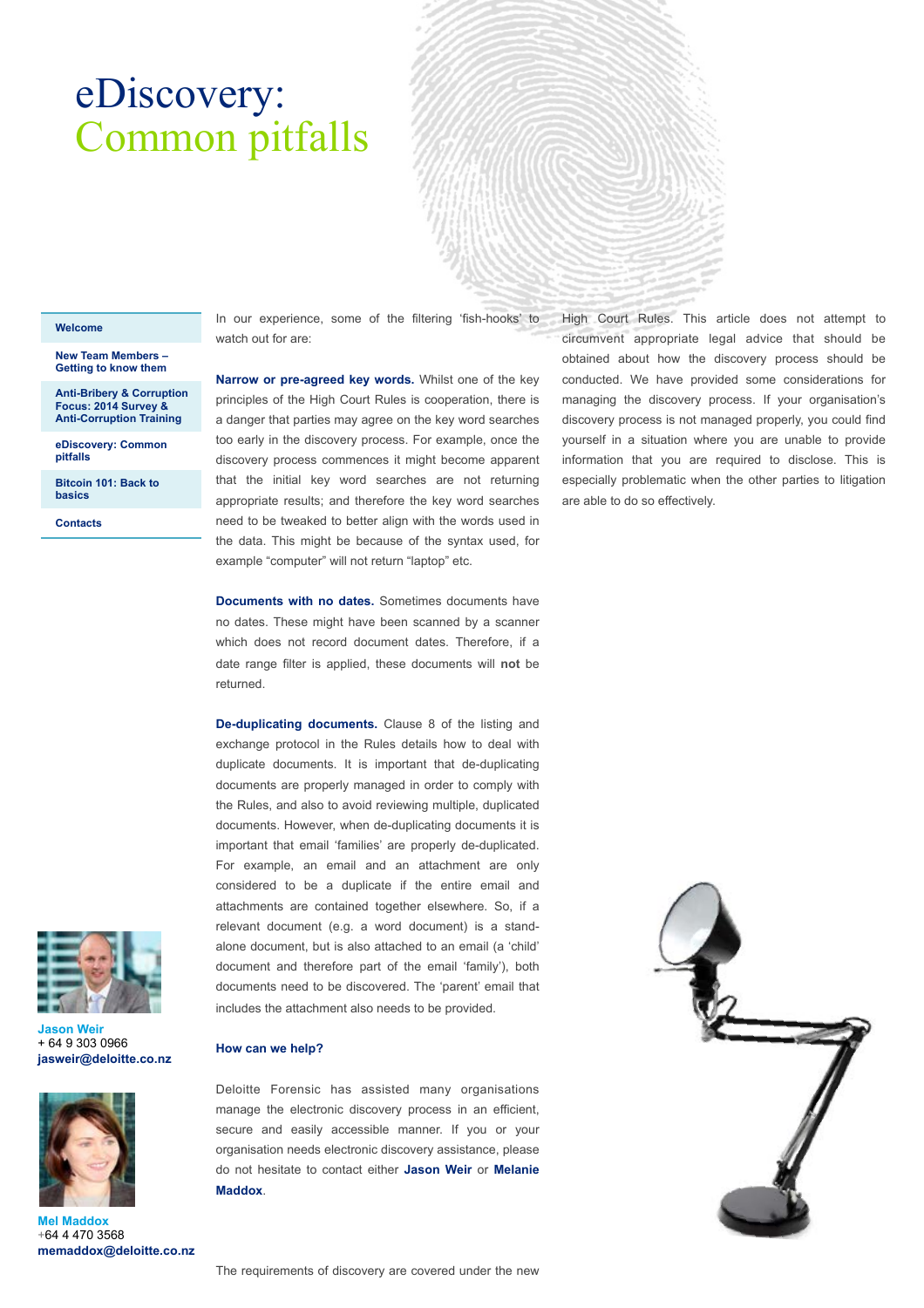# <span id="page-8-0"></span>Bitcoin 101: Back to basics



#### **[Welcome](#page-0-0)**

**[New Team Members –](#page-1-0)  Getting to know them** 

**[Anti-Bribery & Corruption](#page-3-0)  Focus: 2014 Survey & Anti-Corruption Training**

**[eDiscovery: Common](#page-5-0)  pitfalls** 

**Bitcoin 101: Back to basics** 

**[Contacts](#page-11-0)** 



*"Bitcoin trading website accused of defrauding thousands of customers"*

*With such attention grabbing headlines, we bring Bitcoin back to basics in order to understand why it's such a global hot topic of conversation.* 

### **What exactly is Bitcoin?**

Bitcoin is a decentralised digital or virtual currency. An easy way to think of it is like cash for the internet. It was founded by Satoshi Nakamoto in 2008 and first went live in 2009. There is an air of mystery that surrounds Satoshi Nakamoto - much debate circulates in online forums as to who or whom Satoshi Nakamoto could be, and if he even exists. However, no one has publicly admitted to being the founder of Bitcoin.

Bitcoins are traded on exchanges in the same way that securities are. It's an attractive investment to speculators due to the extreme price volatility observed in recent years. At the end of 2012 one Bitcoin was worth US\$10, however by the end of 2013 it was trading at approximately US\$1,000. Due to the very low transaction costs associated with Bitcoin, it appeals to foreign nationals transferring money home, or by those emigrating from countries where it is prohibited to leave with local currency (e.g. Vietnam, China).



**Barry Jordan**  +64 4 470 3760 **bjordan@deloitte.co.nz** 



**Rebecca Hildyard**  +64 4 470 3568 **rhildyard@deloitte.co.nz** Don't let the pictures of the coins with a 'B' on it fool you – Bitcoins do not exist in a physical form. Bitcoins are stored in digital wallets on computers, laptops or smartphones. The software is downloaded in the same way as downloading an app for internet banking or Trademe. Each digital wallet has a unique address and a private key. Last October, the first Bitcoin ATM went live in Canada, which allows customers to exchange cash for Bitcoins (and vice versa). The Bitcoins are received via a QR code to their smartphone wallets or obtained via a temporary paper wallet printed by the ATM (i.e. a receipt with a balance on it).

*"Bitcoin Rush Compared to California Gold Rush in 19th Century*" was written by Mathew, J. (2014) and appeared in *'International Business Time* 

*"Bitcoin trading website accused of defrauding thousands of customers"* was written by Snyder, R. (2014) and appeared in the '*Los Angeles Times'*

#### **How does a Bitcoin transaction work?**

One concept that people struggle to grapple with is that Bitcoins are not a tangible currency. There are no Bitcoins only records of Bitcoin transactions. Every transaction is stored in a publicly available general ledger called the 'block chain'.

To send Bitcoins you need an address and a private key, both of which are a random sequence of letters and numbers unique to that Bitcoin customer. When coins are sent from one Bitcoin wallet to another, the transaction is put into a 'block' for 'miners' to solve. The wait time for processing the transaction is approximately 10 minutes.

Transaction fees are optional, however they do provide an incentive for the miners to solve the block chain promptly since the fee goes to the miner who successfully verifies the transaction.

### **What is Bitcoin mining?**

Bitcoins are discovered by way of 'mining'. It is thought that the currency is limited at 21 million Bitcoins. Since 2009, 12 million Bitcoins have been discovered and are in circulation, through mining.

All transactions within a set period are collected into a 'block chain' (i.e. a publicly available general ledger). Block chains are padlocked. Miners apply mathematical formulas to find the key to the padlock thereby verifying the transactions. As a reward, the successful miner gets 25 newly generated Bitcoins. From this process, another sequence of random letters and numbers is created called a 'hash'. This hash is added to the end of a block, essentially a digital signature (or wax seal) confirming the transaction is legitimate.

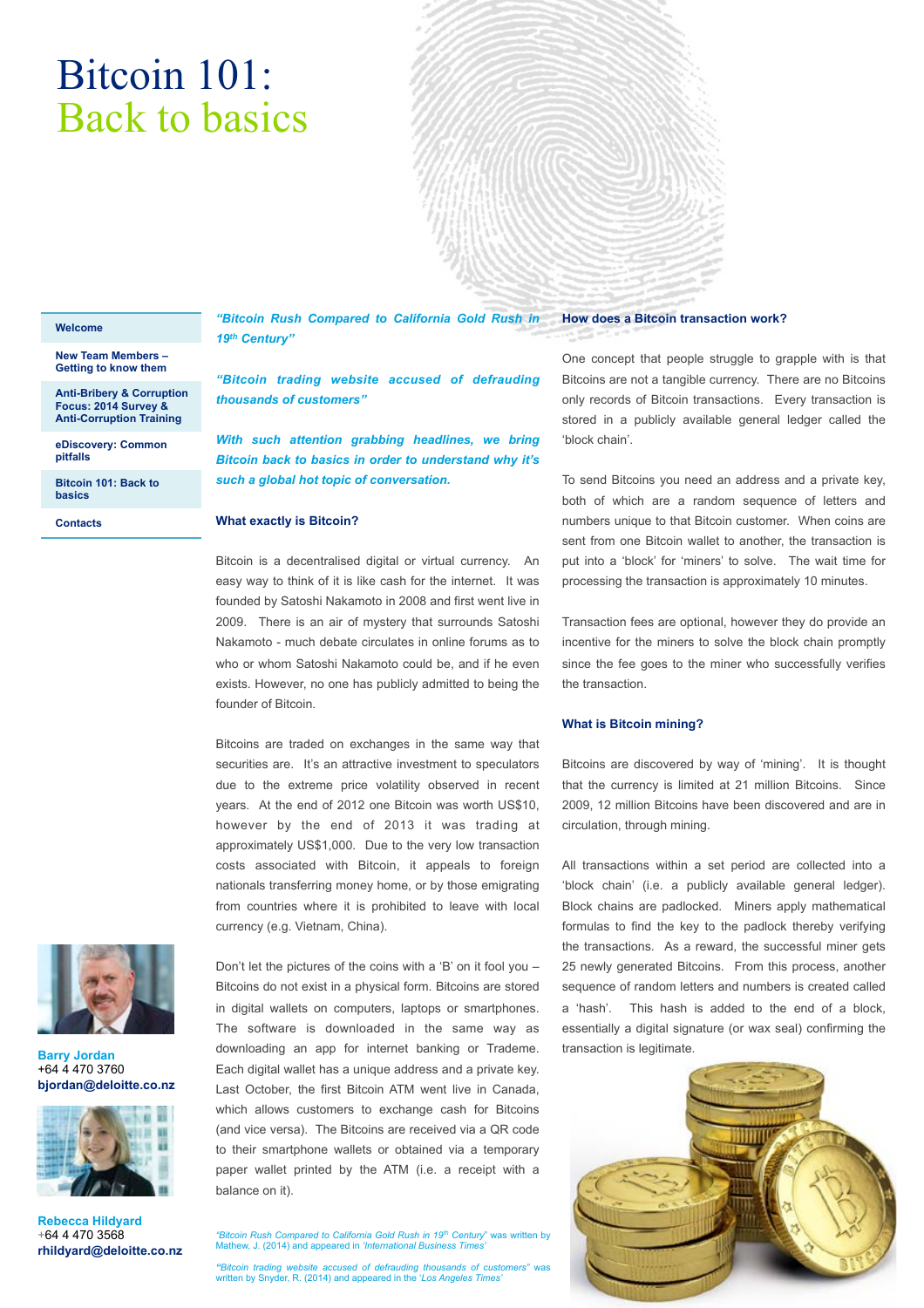# Bitcoin 101: Back to basics

#### **[Welcome](#page-0-0)**

**[New Team Members –](#page-1-0)  Getting to know them** 

**[Anti-Bribery & Corruption](#page-3-0)  Focus: 2014 Survey & Anti-Corruption Training**

**[eDiscovery: Common](#page-5-0)  pitfalls** 

**[Bitcoin 101: Back to](#page-8-0)  basics** 

**[Contacts](#page-11-0)** 



**Barry Jordan**  +64 4 470 3760 **bjordan@deloitte.co.nz** 



**Rebecca Hildyard**  +64 4 470 3568 **rhildyard@deloitte.co.nz**

### **What are the advantages and disadvantages?**

The main advantages are:

- Bitcoin offers a lot of freedom to its customers allowing them to transact or trade any amount instantly, anywhere in the world, at any time.
- There are currently no compulsory fees attached to completing a Bitcoin transaction outside of a trading platform. Fees are optional, and ensure the transaction is confirmed in a timely fashion by the miners.
- Arguably there is reduced risk from an identity theft perspective because transactions do not contain personal information, and unlike using a credit card over the internet there is minimal risk of fraudulent charges being applied to the Bitcoin account.
- Due to Bitcoin transactions being irreversible and verifiable, it allows companies to expand into emerging markets where the risk of fraud and corruption is unacceptably high.

Some Bitcoin users argue that it is an advantage that they can remain anonymous. And other proponents of Bitcoin argue that the system is transparent, with all transactions being held in a public general ledger.

However a system that allows users to remain anonymous does not seem to support notions of transparency. And the anonymity of Bitcoin makes it conducive to abuse. Since no personal information of senders or recipients is provided and retained, there is ample opportunity that this virtual money could be used to finance criminal activity (i.e. money laundering, drug and human trafficking, such as the "Silk Road drug bust" headlines that occurred during 2013 and 2014. 'Silk Road' was a popular online illegal-drug emporium that used Bitcoin as a medium of exchange).

The only Bitcoin users that are not veiled by the cloak of anonymity are vendors that accept Bitcoin in exchange for goods and services. New Zealand examples of vendors that accept Bitcoins include Pyramid Valley, a North Canterbury Winery, and 2Talk, a telecommunications company. However, no details apart from their unique account number are provided.

Furthermore, the fact that Bitcoin is an unregulated currency would also point toward the currency being more murky than transparent. There are no laws around IT security, so it is prone to hacking. Exchanges can be shut down at any time and there is no form of protections such as a trustee relationship or deposit guarantee scheme to protect investors. Since it is an unregulated currency that is not issued or backed by a central bank, it is subject to major exchange rate valuations. As such, there is always the potential for total loss for its investors.

Security of digital wallets has also been brought into question. As no information is stored by a central authority such as a bank, if a wallet is hacked there is no bank that reimburses you for the loss, and if the private key to a wallet is lost, it is no longer possible to access that wallet.

#### **Regulators radar**

Tax is certainly at the forefront of any discussion surrounding Bitcoin regulation. In New Zealand there is currently no guidance from Inland Revenue as to how to account from Bitcoin transactions. Singapore is the first jurisdiction to release tax guidance, and we understand that the Australian Tax Office will not be far behind.

Going back to tax basics, it will hinge on whether Bitcoin is regarded as an asset or currency. If Bitcoins are seen as a currency, Companies that trade Bitcoins could be subject to income tax gains from their sale. Additionally, the sale of Bitcoins to investors in exchange for money could be considered a taxable supply and attract GST. If, on the other hand, Bitcoins are assets which are invested in for capital appreciation purposes, then they may be subject to a capital gains tax. Where Bitcoins are accepted as payment for real goods or services GST could be accounted for on the individual supplies made if the parties involved are registered for GST.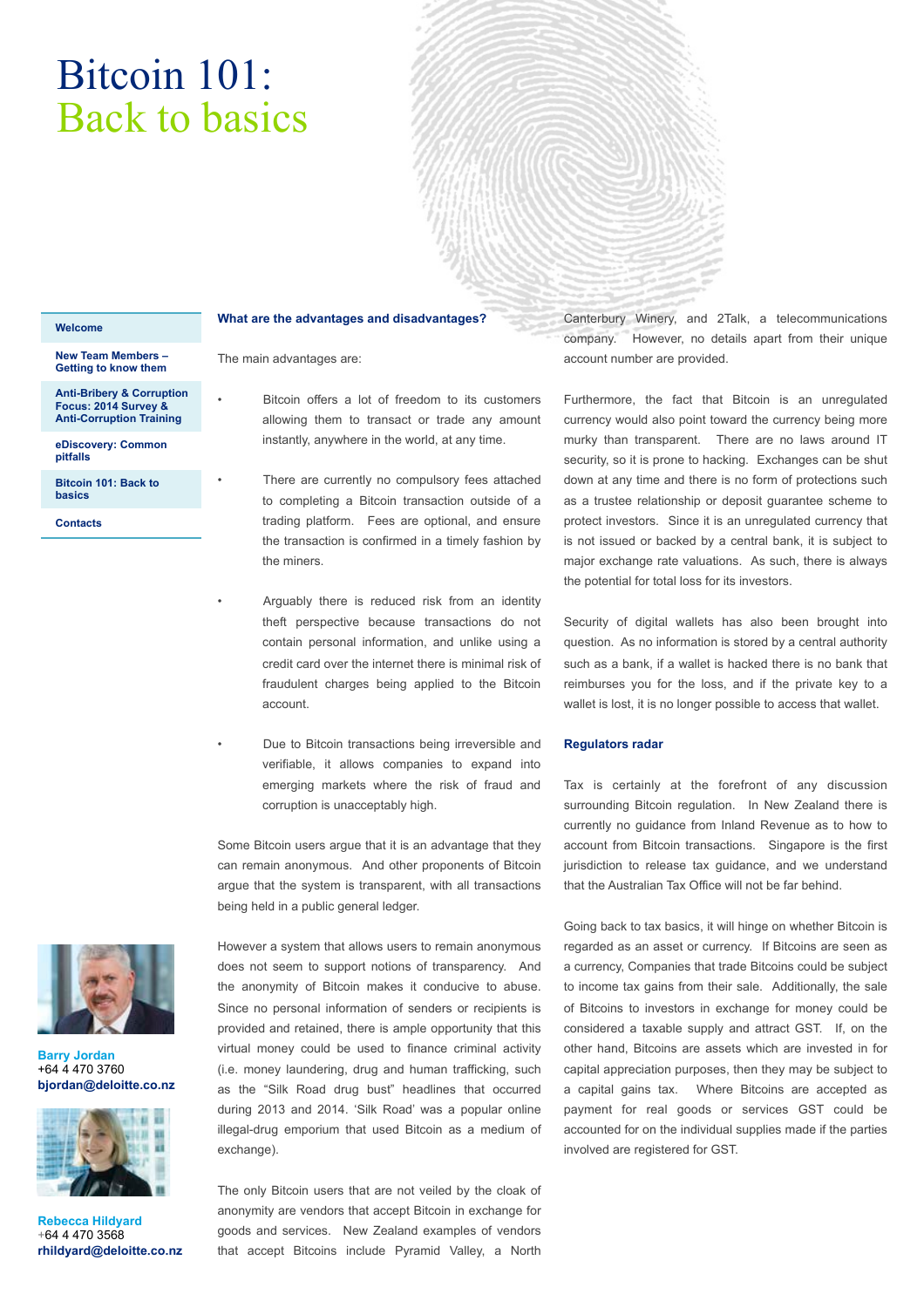# Bitcoin 101: Back to basics

### **Concluding comments**

#### **[Welcome](#page-0-0)**

**[New Team Members –](#page-1-0)  Getting to know them** 

**[Anti-Bribery & Corruption](#page-3-0)  Focus: 2014 Survey & Anti-Corruption Training**

**[eDiscovery: Common](#page-5-0)  pitfalls** 

**[Bitcoin 101: Back to](#page-8-0)  basics** 

**[Contacts](#page-11-0)** 

At last count there were over 70 Bitcoin alternatives, so will this fascination with Bitcoin lead to worldwide acceptance of currency that is not backed by a central bank? Or is it simply another 'tech bubble' waiting to burst? If Bitcoin were to become regulated then it would enter the realms of being a legitimate currency. And if this occurred, the features that have made Bitcoin such a unique and highly valuable commodity to date, would no longer exist making it no more extraordinary than the US dollar. However, people will always have a tendency to revert back to a sovereign backed currency, especially in times of crisis.

Deloitte Forensic is actively keeping up to date with developments regarding virtual currencies, and their propensity to be involved in fraudulent activities. If you have any questions or concerns around Bitcoin or other virtual currencies, please do not hesitate to contact **Barry Jordan** or **Rebecca Hildyard.**



#### **Barry Jordan**  +64 4 470 3760 **bjordan@deloitte.co.nz**



**Rebecca Hildyard**  +64 4 470 3568 **rhildyard@deloitte.co.nz**